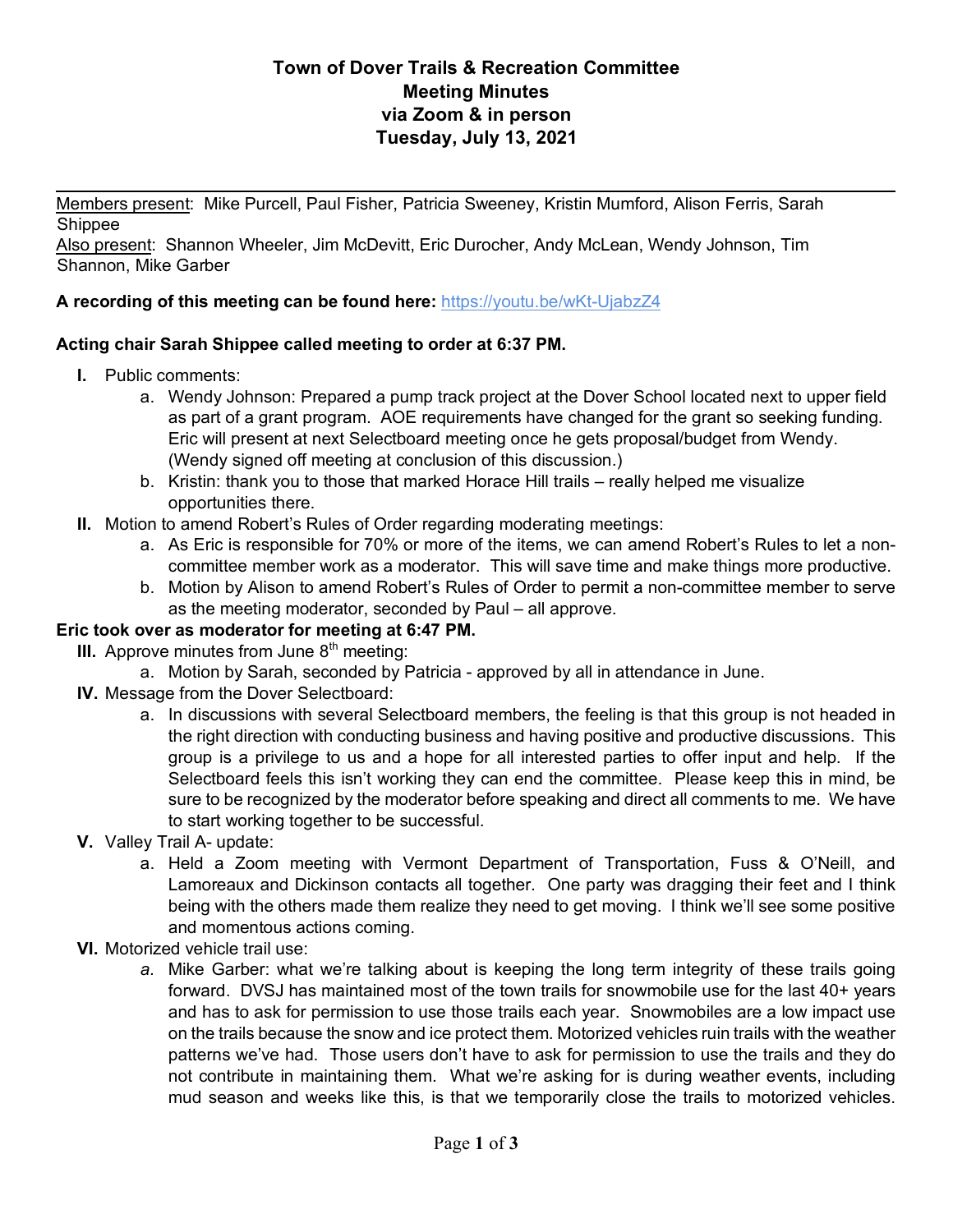## **Town of Dover Trails & Recreation Committee Meeting Minutes via Zoom & in person Tuesday, July 13, 2021**

Camp owners will still be able to access but we'd like to close to public motorized users. It will be up to a few of us to hang signs and ropes saying trails closed to public use until the dates.

- *b.* Eric: who will be responsible for deciding when it's a weather event and who hangs these signs? *Mike: first we want the trails closed to motor vehicles for mud season. I haven't thought yet about details for a week like this but I'm sure I can work with the Town & the highway department.*
- *c.* Andy: I'm not opposed to this idea, but I'm not sure how much it will help. These are town rights of way so I think our road commissioner, Travis Briggs, is the right person to make the call as to when it's appropriate. I think we should follow the National Forest Service's lead in the dates they use when they close trails. I know it will help some instances, but the chunk of woods we're talking about are accessible from Dover and Wardsboro. In a property like Horace Hill we know all the ins and outs and can plug them up. We can't in this area. If we close the Dover ends, the Wardsboro and illegal ins coming off private property won't be.
- *d.* Mike Purcell: I think any notice is better than no notice. Whatever we put up to indicate what people should not be doing should be coordinated with the National Forest Service and what they have in place. A lot of these trails are bordering National Forest Service trails. The mountain bike networks post info like this on their websites, so we should share once we have that info.
- *e.* Andy: one nuance about this if we publicly declare that the trails are closed to motor vehicles, when they're reopen; we'll have an exponential increase in the motorized usage on these trails. My advice to keep it low key with public notice, to avoid an enforcement problem.
- *f.* Tim: Trail advocacy is important in the mountain bike community. In events like this with inches of rain, it is a message we send out regularly. Different mapping apps can share these posts. Mike Garber brings up a good point – a user group that is recreating on a piece of property that doesn't necessarily put in any time or effort in maintaining these areas, that might not be a problem except when they're doing it at a time that's hazardous to the trail network. Small mountain bikes going through a puddle and widening the trail is a much more difficult and expensive fix than staying off them all together when they're wet. If there is recreation going on; is that something the Town wants to continue to maintain? If there is a group that needs an outlet like ATVs is there a place that we can provide a better use area? Something that doesn't interfere with other groups.
- *g.* Eric: I think that's an excellent point. Snowmobiling is a very highly regulated activity. ATVs aren't. It is unfortunate we will bear the brunt of the cost of repairs, but we don't have a mechanism to police this group. I think the next step is Mike Garber speaking to Travis and putting together a proposal I can bring to the Selectboard to rope those trails off for mud season and also weather events.

**VII.**Grant updates:

*a.* State and Federal grants in the pipeline that could allow us to fund some Horace Hill projects, educational grants for outdoor rec and more. Info is coming, once it's more solid Eric will share.

**VIII.** Renaming of the Dover Town Forest:

- *a.* Thank you to committee members that voted Eric read through the name options, 5 out of the 6 members selected 'The Dover Town Forest and Phill Bartlett Recreation Area'. We'd like to bring our first recommendation to the Selectboard with this.
- *b.* Motion by Sarah to recommend to the Selectboard renaming the Dover Town Forest the 'Dover Town Forest & Phil Bartlett Recreation Area', seconded by Patricia. All approve.
- **IX.** Horace Hill Planning Meeting: